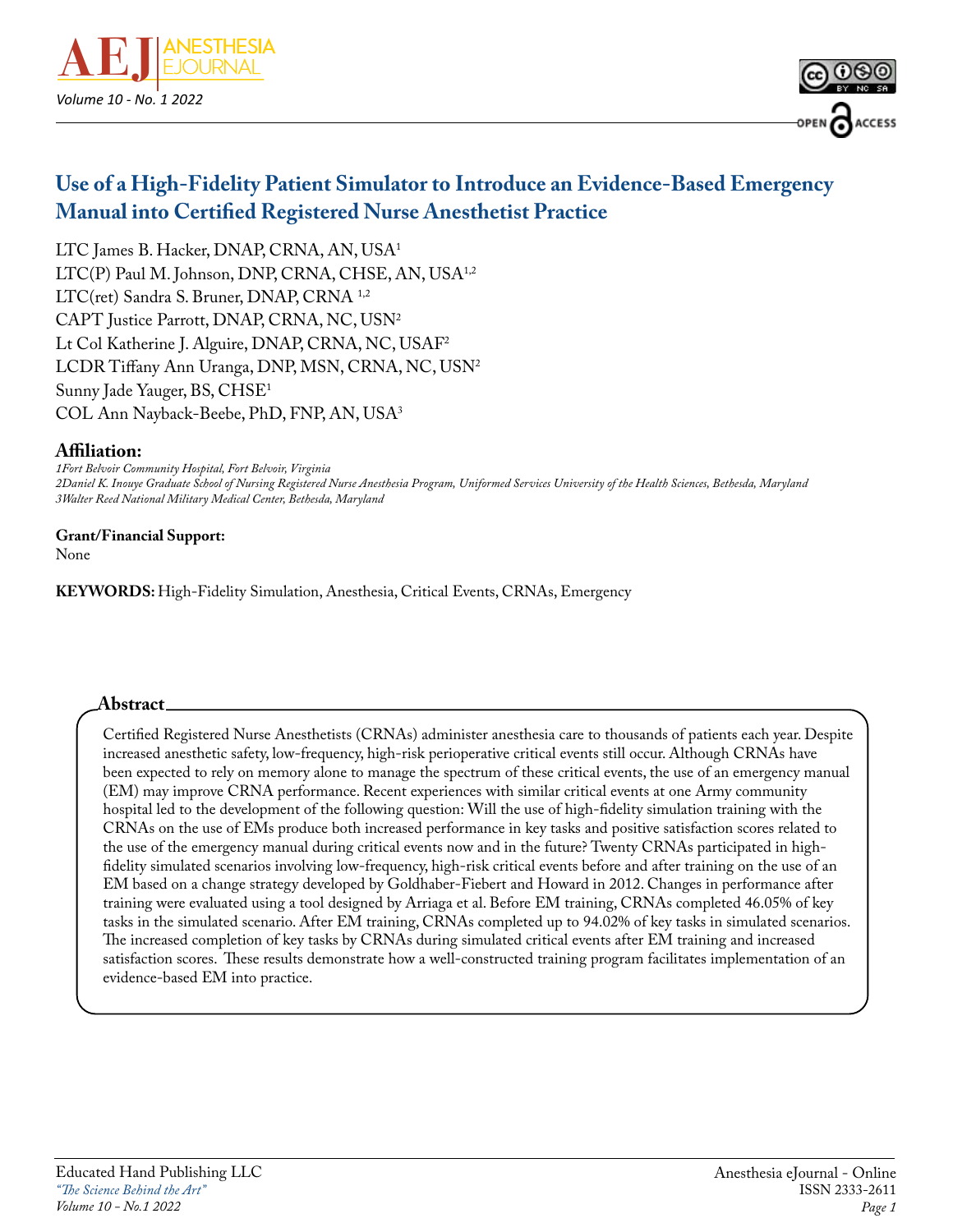### **INTRODUCTION**

Certified Registered Nurse Anesthetists (CRNAs) provide anesthesia for thousands of patients annually. Despite their qualifications and skills, which have drastically reduced the morbidity and mortality of patients under anesthesia, lowfrequency, high-risk perioperative critical events still occur, including sudden cardiac arrhythmia, airway fire, anaphylaxis, hemorrhage, local anesthetic toxicity, and embolism.1 The overall incidence of perioperative critical events has been estimated at 145 events per year for a hospital that performs 10,000 operations.2,3 Thus, critical events may be so rare that individual anesthesia providers never experience them in practice, preventing opportunities to form pattern recognition, which is a key characteristic of expert clinical decision-making.4 CRNAs are expected to rely on memory alone to recall key actions and seamlessly manage a wide array of critical events, therefore, mismanagement or deviation from accepted practice due to human error, may account for a substantive portion of anesthesiarelated risk.5 Utilization of an emergency manual (EM) can increase the number of key actions completed by anesthesia providers during low-frequency, high-risk perioperative critical events.<sup>6-10</sup>

In 1924, Babcock expressed if a critical event during surgery required a response that was not instantly obtained by simple measures, a fixed emergency routine should be posted on the walls of every operating room, drilled into every staff member, and strictly enforced.11 Over 90 years later, there remains a cultural reluctance among anesthesia providers towards use of emergency checklists during perioperative critical events, with one study reporting 60% of anesthesia residents believing they should be able to manage a critical event from memory alone.<sup>6</sup> Substantial evidence indicates anesthesia providers routinely do not remember all actions involved in managing emergent events from memory alone.12 Indeed, three recent editorials make the same plea as Babcock did in 1924, concluding it is time to adopt the use of emergency routines during the perioperative period.<sup>11</sup> Several studies demonstrate healthcare providers perform poorly when relying solely on memory to manage simulated critical events.8,13-16 For instance,Smith et al found a rapid decline in Advanced Cardiac Life Support (ACLS) skills among nurses after 3 and 12 months post-training, (30% and 14% of nurses, respectively).13 Similarly, 6 months after advanced life support training, Semeraro et al found a 36% reduction in the number of anesthesiologists who passed a multiple-choice test, a 1-min increased time to first defibrillation, and other delayed or forgotten interventions.14 Berkenstadt et al reported a decay in knowledge and skills during simulated cardiac arrest in obstetric patients, with only 0–4% of anesthesia providers removing fetal monitors, 44–68% positioning the patient with left uterine displacement, 48–78% maintaining cricoid pressure during ventilation, and 40–83% delivering the fetus by caesarean in 5 min or less.15 Henrichs et al found that although anesthesiologists performed better than CRNAs in eight simulated perioperative critical events, both groups performed poorly overall, completing only 66.6% and 59.9% of key tasks, respectively.16 In a simulated malignant hyperthermia scenario, Harrison et al found that not all teams needed a cognitive aid to perform well. However, the

teams that performed well often used an aid, whereas the teams that performed the most poorly did not use an aid.8 It may be impossible to prospectively determine whether a team will perform well in a crisis situation but may be prudent to train all teams on the use of cognitive aids and ensure aids are readily available during unfamiliar or life-threatening situations.

### **PICOT QUESTION & MODEL**

The target institution for this project performed approximately 10,000 operations per year. In 2014-2015, there were several incidents of low-frequency, high-risk, critical events that challenged anesthesia providers to make accurate, evidence-based decisions while under a high level of stress and during hours when additional staff may not be available. As a countermeasure to these situations, our team developed the following PICOT question: Would the use of high-fidelity simulation training using EMs conducted over one week with practicing CRNAs produce both increased performance in key tasks and positive satisfaction scores related to the use of the emergency manual during critical events now and in the future?

The change strategy adopted for this project developed by Goldhaber-Fiebert and Howard called for a four-step process to achieve success within an institution when implementing an EM.17 The first step was to create or adapt an EM on the local level to meet the specific needs of the institution. Second, training was incorporated to increase CRNA familiarity with the EM. Third, it was ensured that the EM was accessible and effectively used. Finally, integrating the EM was integrated as a part of the institution's quality and safety culture. Utilizing this strategy and adapting it to the specific constraints of our facility, our team sustained a change in practice among our anesthesia providers and better outcomes for our patients when faced with critical events.

## **TRAINING PROGRAM**

After receiving exempt status from the Institutional Review Board, the project was conducted at an Army community hospital over a 5-day period in April 2017. Data collection and training were carried out in a manner similar to that described by Goldhaber-Fiebert et al.<sup>9</sup> Twenty CRNAs were divided into teams of two, and pre-training data collection, training, and posttraining data collection and subjective evaluation were completed within a 150-min session. For pre-training data collection, the number of key tasks completed by groups were counted during a high-fidelity simulation of a perioperative critical event (eg, anaphylaxis). CRNAs were then trained on the use of the selected EM through a trigger film on severe bradycardia. The EM chosen for this project was the Stanford Emergency Manual version 3.1 that included validated algorithms for twentyfive different perioperative emergencies and anesthesia crisis resource management (ACRM) resources.18 For post-training data collection, CRNAs used the EM during two additional simulations of perioperative critical events (eg, intraoperative hemorrhage and ventricular fibrillation/cardiac arrest), and the numbers of key tasks completed were counted. For each simulation, one CRNA served as the primary provider or "leader", and the other served as the emergency consult or "reader". The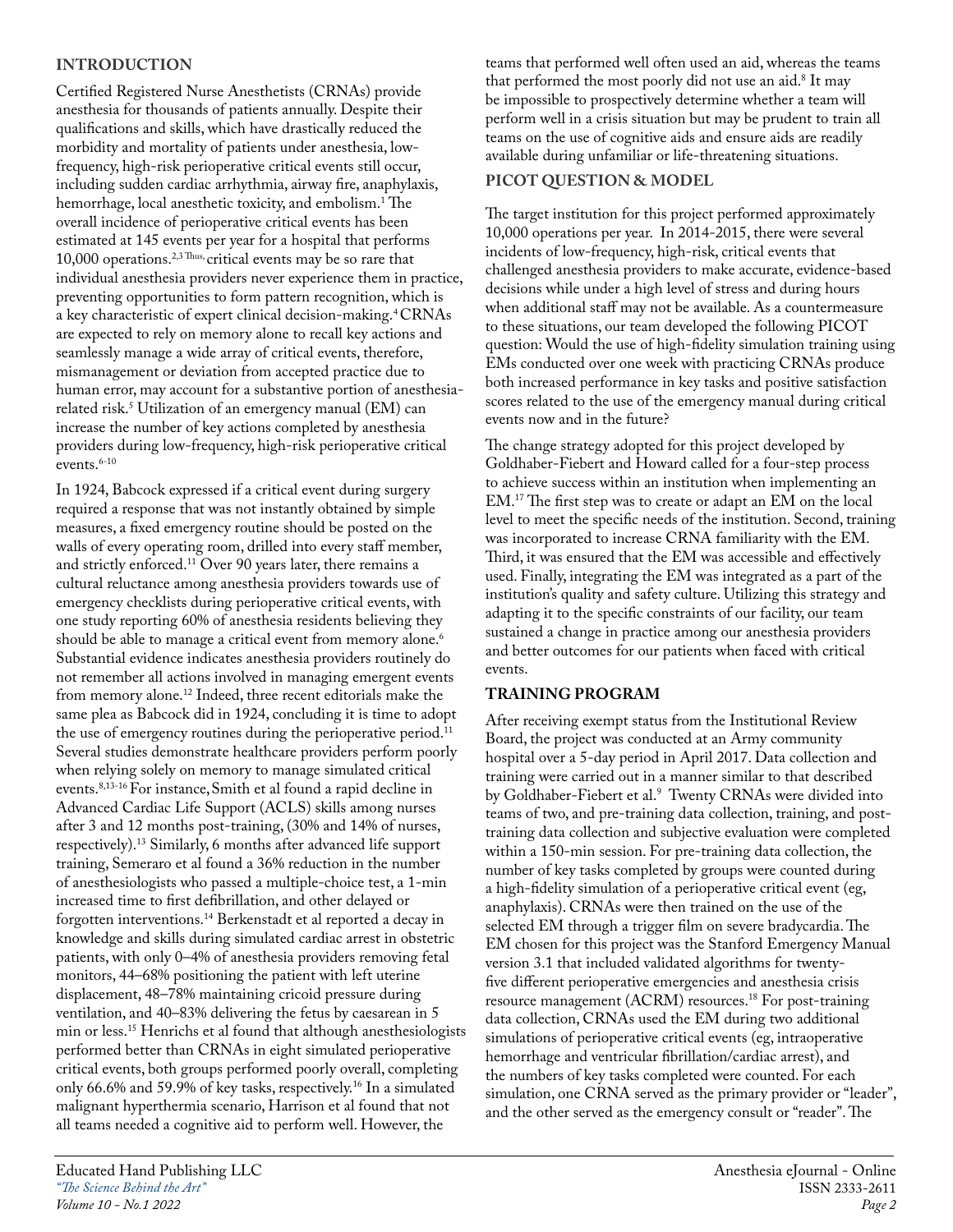simulations were conducted as described by Arriaga et al and video-recorded for data collection purposes.19

The simulated critical events were conducted using the Human Patient Simulator (HPS) with optional HPS equipment (CAE Healthcare). The HPS is the only human patient simulator that supported the modeling of potent inhalational anesthetics and exchanges oxygen and carbon dioxide gases to replicate patient physiology,20 and it also integrated with clinical monitoring equipment. The HPS allows CRNAs to administer medications, indicated or contraindicated, during the scenario, with a subsequent automatic natural physiologic response. In essence, the HPS replicates human physiology in a response manner analogous to real patients enhancing the fidelity of the simulation experience.

The effectiveness of the training was assessed by tallying the proportion of key tasks completed during the post-training scenarios. Each simulated critical event was evaluated by two project team members who observed the scenarios in real time. In cases of discrepancy between team members, the video recording was used to confirm the observations. CRNAs' perceptions of the usefulness and clinical relevance of the EM were assessed using a questionnaire immediately after completing the first (eg, pre-training) and third (eg, post-training) scenarios to evaluate likelihood of adopting the EM in future practice. CRNAs were additionally surveyed to assess opinions on the quality of the overall session, EM checklists, and scenarios.

#### **TRAINING RESULTS**

Twenty CRNAs participated in the three high-fidelity simulated critical events; one scenario was delivered before EM training, and two scenarios were delivered after EM training. In the first scenario (anaphylaxis), CRNAs completed 46.05% of key tasks on average without EM use (Figure 1). The most common missed actions included failing to call for the code cart, continuing a volatile agent, not considering additional intravenous access, not administering a histamine-2 receptor antagonist, and not performing five additional actions related to post-anaphylaxis care and referrals.

In the second scenario (hemorrhage), CRNAs completed 80.56% of key tasks on average while using the EM. The most common missed actions included failing to call for the code cart, not placing the patient in Trendelenburg position, not confirming or placing a Foley catheter, and failing to call for the cell saver system. In the third scenario (ventricular fibrillation), CRNAs completed 94.02% of key tasks on average while using the EM. No major key actions were missed, with the exception of one instance of failing to consider antiarrhythmic medications. Administration of magnesium sulfate for Torsade de Pointes, and concurrent administration of calcium chloride, insulin, glucose, and sodium bicarbonate for hyperkalemia, were omitted as key actions because this scenario did not include either condition as a potential cause of ventricular fibrillation.

A questionnaire was provided to participating CRNAs after the first pre-training and third post-training scenarios (Table 1). The greatest change in score was for CRNAs' perception that they learned something new (+0.92) and feeling that they did things during the training day they never would have been able to practice otherwise (+0.64). The vast majority of CRNAs (98.8%)

believed that EM use supported safer care and allowed them to be better prepared when confronted with anesthesia-related crises. CRNAs also believed that all operating room staff should be trained on EM use (97.8%), that the EM did not hinder clinical flow (97.8%), and that they would want the EM used if they were the patient (97.8%).

After the session, CRNAs were asked additional questions about the quality of the overall session, EM checklists, and scenarios; willingness to repeat the simulations and attend training again if it were provided off-site; feelings of overall stress while using the EM; and intention to use what was learned in future practice. CRNAs were also asked where in the operating room they felt would be most appropriate to place the EM after being fully implemented into local practice. CRNAs expressed satisfaction with the quality of the simulation, EM checklists, and scenarios. CRNAs also expressed an unwillingness to attend off-site trainings and general feelings of less stress when using the EM. The majority of CRNAs (71%) wanted the EM placed on the wall in the operating room in clear view using a document holder.

### **DISCUSSION**

Consistent with the findings of Goldhaber-Fiebert et al and Arriaga et al, the authors observed EM training increased the proportion of key tasks completed during simulated critical events, from 46.05% after the first scenario to 94.04% after the final scenario.9,10 This analysis was limited by the design of the training session and the small number of CRNAs completing the training. The large change in task completion rate led the authors to believe future implementation of the EM into CRNA practice at other facilities could yield significant improvements in response to low-frequency, high-risk perioperative critical events. Full implementation of EM training and practice among all anesthesia providers and operating room staff should be considered. It must be noted that the design of this project was intended to deliver the most complete training experience for the CRNAs by having them participate in all three clinical scenarios. Formal statistical analysis was not applied due to the lack of controls between scenarios or for repeated training effect. Regardless of these issues, the drastic change in key task performance proved invaluable when demonstrating the importance of using an EM for the management of critical anesthesia events. Types of emergent high-fidelity simulation scenarios, selected for this project, produced some unexpected patterns of performance. The first scenario (anaphylaxis) yielded an appropriate acute response for all CRNAs involved (ie, call for help, increase  $FIO<sub>2</sub>$ , epinephrine or albuterol administration), Overall rates of task completion ranged between 80–100%. Weaknesses in performance were observed in post-acute event care, including failure to administer histamine-2 antagonists and/or steroids, perform laboratory evaluation, consult the allergy service, and continue further observation, with completion rates ranging between 0–50%. Such weaknesses in post-acute event performance highlighted the need for CRNAs to use a cognitive aid, such as an EM.

The hemorrhage management noted deficiencies in four key tasks: calling for a code cart, placing the patient in Trendelenburg position, placing a Foley catheter, and calling for a cell saver system. The participants indicated they would have called for the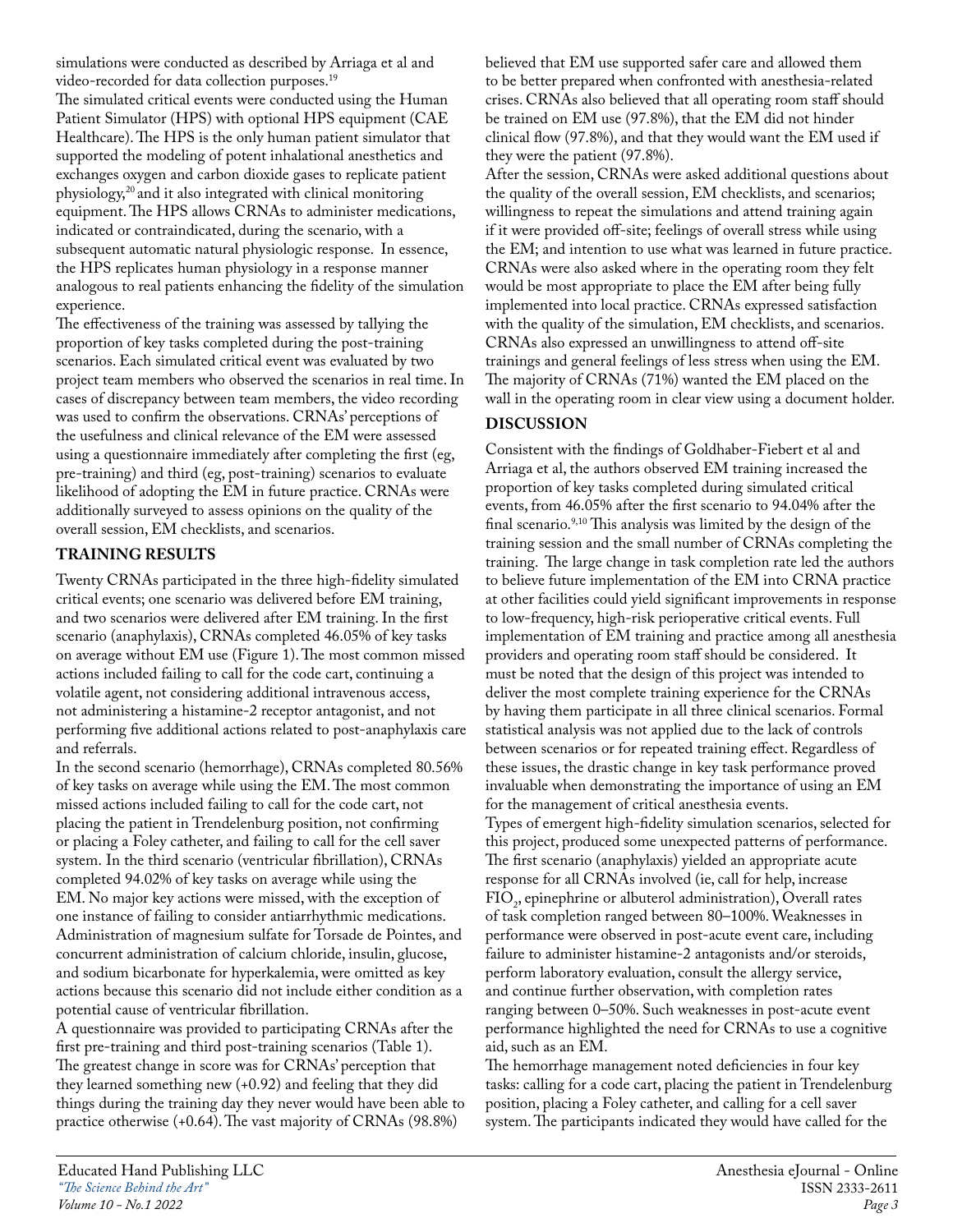code cart if the scenario had been perceived as leading to cardiac arrest as opposed to an isolated massive resuscitation effort. Trendelenburg positioning was frequently not considered in lieu of focusing on other key actions. In some cases, pre-placement of a Foley catheter was assumed due to the nature of the open abdominal surgery scenario, and cell saver capability was not available at the location where training was taking place. These shortfalls highlighted the need to tailor the scenarios and EM to increase relevance to the practice setting. More thorough briefing to address scenario key factors would have added clarity. The ventricular fibrillation scenario demonstrated the highest levels of performance. No specific deficiencies were noted. Whether this improvement in performance across the three scenarios is the result of greater training effect within the simulation exercises and use of the EM, or experience and comfort in managing certain types of critical events, was difficult to ascertain within the scope of this project. However, this issue pointed toward potential areas for future research on training CRNAs to respond to critical events. Furthermore, it could have been possible that the highest rates of completion of key tasks in the ventricular fibrillation scenario were related to the frequency of training received on this event through ACLS recertification every two years.

#### **CONCLUSION**

Utilizing an EM during simulated critical events can increase the completion of key tasks by CRNAs, thereby enhancing the quality of care delivered to patients during perioperative critical events. Feedback shows positive trends that the training was perceived as both valuable and well-constructed. These findings are encouraging and justify expansion and inclusion of similar simulation-based EM training to include all disciplines of the perioperative healthcare team. Furthermore, widespread implementation of similar simulation-based training programs and ensuring the availability of EMs should be encouraged throughout all training and patient care arenas. The use of standardized EMs is relatively new within medical and nursing disciplines, and the best method of implementation is yet to be determined. However, with proper training, EMs have the potential to make a positive, enduring impact on care provided during low-frequency, high-risk critical events.<sup>21</sup>

### **SUMMARY OF KEY POINTS**

- Cognitive aids in the form of emergency manuals have been shown to increase the performance of individuals and teams when faced with low-frequency, high-risk, critical events. Despite this evidence, culture within many medical disciplines still endorses working from memory alone.
- Some low-frequency, high risk, critical events are so rare that a provider may not encounter them throughout their career.
- Memory degrades over time and as such performance degrades as well. This is demonstrated by studies that have investigated the performance of practitioners in cardiac arrest management at after training. At six to nine months after training, most practitioners would fail a Basic Life Support or Advanced Cardiac Life Support test if taken without refreshments of knowledge and skills.
- The use of high-fidelity simulation provides a realistic platform for institutions to implement and sustain the use of an emergency manuals. Examination of the providers improved performance using the manual without patient risk can be convincing even to providers with the long-held belief that they need to remember everything.
- Emergency manuals when coupled with proper team dynamics such have the potential to greatly enhance patient outcomes to low-frequency, high-risk, perioperative critical events.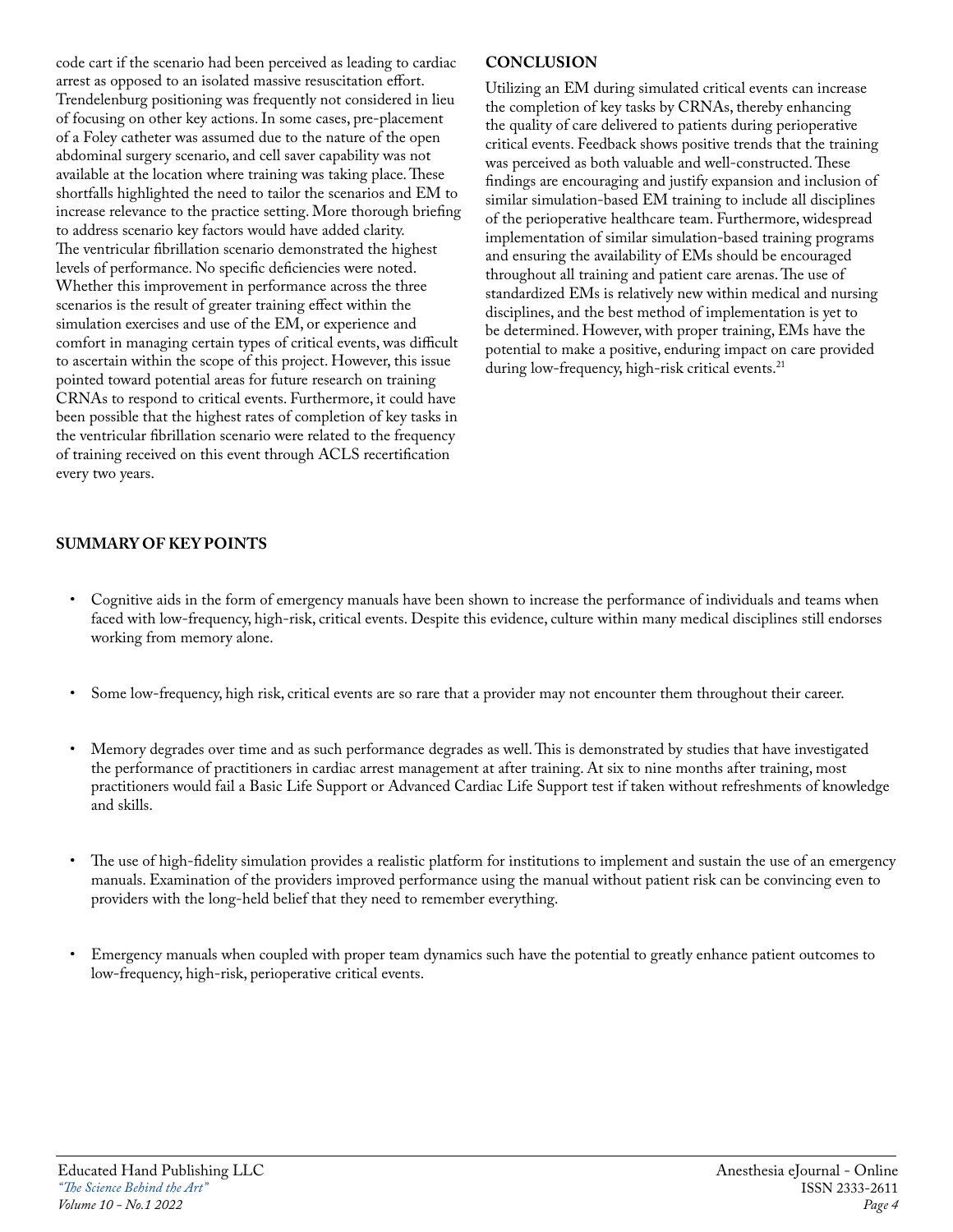#### **REFERENCES**

- 1. Hogan P, Seifert RF, Moore CS, Simonson BE. Cost effectiveness analysis of anesthesia providers. *Nursing Economic\$.* June 2010;28(3):159-169.
- 2. Webb RK, Currie M, Morgan CA, et al. The Australian Incident Monitoring Study: an analysis of 2000 incident reports. *Anaesthesia and Intensive Care*. 1993;21(5):520-528.
- 3. Charuluxananan S, Punjasawadwong Y, Suraseranivongse S, et al. The Thai Anesthesia Incidents Study (THAI Study) of anesthetic outcomes. *Journal of the Medical Association of Thailand=Chotmaihet thangphaet*. 2005;88:S14-S29.
- 4. O'Neill ES, Dluhy NM, Chin E. Modeling novice clinical reasoning for computerized decision support system. *Journal of Advanced Nursing*. 2005;49(1):68-77
- 5. Diehl MR, Sanders KK. Anesthesia Complications. In: Nagelhout JJ, Plaus KL eds. *Nurse Anesthesia*. 5<sup>th</sup> ed St Louis, MO: Elsevier Saunders; 2014:1289-1308.
- 6. Neal JM, Hsuing RL, Mulroy MF, Halpern BB, Dragnich AD, Slee A. ASRA checklist improves trainee performance during a simulated episode of local anesthetic toxicity. *Regional Anesthesia and Pain Medicine*. 2012;37(1):8-15.
- 7. Augostides JG, Atkins J, Kofke WA. Much ado about checklists. *Anesthesia & Analgesia*. 2013;117(5):1037-1038.
- 8. Harrison TK, Manser T, Howard SK, Gaba DM. Use of cognitive aids in a simulated anesthetic crisis. *Anesthesia & Analgesia*. 2006;103(3):551-556.
- 9. Goldhaber-Fiebert S, Lei V, Nandagopal K, Bereknyei S. Emergency manual implementation: Can brief simulation-based OR staff trainings increase familiarity and planned clinical use? *The Joint Commission Journal on Quality and Patient Safety*. May 2015;41(5):212-220.
- 10. Arriaga AF, Bader AM, Wong JM, et al. Simulation-based trail of surgical crisis checklists. *New England Journal of Medicine*. January 2013;368(3):246-253.
- 11. Babcock WW. Resuscitation During Anesthesia. *Anesthesia & Analgesia*. 1924;3(6):208-213. [http://journals.lww.com/](http://journals.lww.com/anesthesia-analgesia/Citation/1924/12000/) [anesthesia-analgesia/Citation/1924/12000/](http://journals.lww.com/anesthesia-analgesia/Citation/1924/12000/)

Resuscitation\_During\_Anesthesia\_.3.aspx. Accessed December 10, 2016.

- 12. Stiegler MP, Neelankavil JP, Canales C, Dhillon A. Cognitive errors detected in anesthesiology. *British Journal of Anesthesiology*. 2012;108(2):229-235.
- 13. Smith K, Gilcreast D, Pierce K. Evaluation of staff 's retention of ACLS and BLS skills. *Resuscitation*. 2008;78:59-65.
- 14. Semeraro F, Signore L, Cerchiari EL. Retention of CPR performance in anaesthetists. *Resuscitation*. 2006;68:101-108.
- 15. Berkenstadt H, Ben-Menachem E, Dach R, et al. Deficits in the provision of cardiopulmonary resuscitation during simulated obstetric crises: Results from the Israeli Board of Anesthesiologists. *Anesthesia & Analgesia*. 2012;115(5):112-1126.
- 16. Henrichs BM, Avidan MS, Murray DJ, et al. Performance of certified registered nurse anesthetists and anesthesiologists in a simulation-based skills assessment. *Anesthesia & Analgesia*. 2009;108(1):255-262.
- 17. Goldhaber-Fiebert SN, Howard SK. Implementing emergency manuals: Can cognitive aids help translate best practices for patient care during acute events? *Anesthesia & Analgesia*. 2013;117(5):1149-1161.
- 18. Stanford Anesthesia Cognitive Aid Group. *Emergency Manual: Cognitive Aids for Perioperative Clinical Events.* Creative Commons BY-NC-ND; 2016. <http://emergencymanual.stanford.edu>. Updated 2016. Accessed October, 2016.
- 19. Arriaga AF, Bader AM, Wong JM, et al. Simulation-based trial of surgical crisis checklists. *New England Journal of Medicine*. 2013;368(3 Suppl.).
- 20. Human patient simulator (HPS): physiology you can count on. CAE Healthcare. [http://www.caehealthcare.com/images/](http://www.caehealthcare.com/images/uploads/brochures/HPS.pdf) [uploads/brochures/HPS.pdf](http://www.caehealthcare.com/images/uploads/brochures/HPS.pdf). Published 2015. Accessed January 5, 2017.
- 21. Morrell RC, Cooper JB. APSF sponsors workshop in implementing emergency manuals. *APSF Newsletter*. February 2016;30(3):68-71.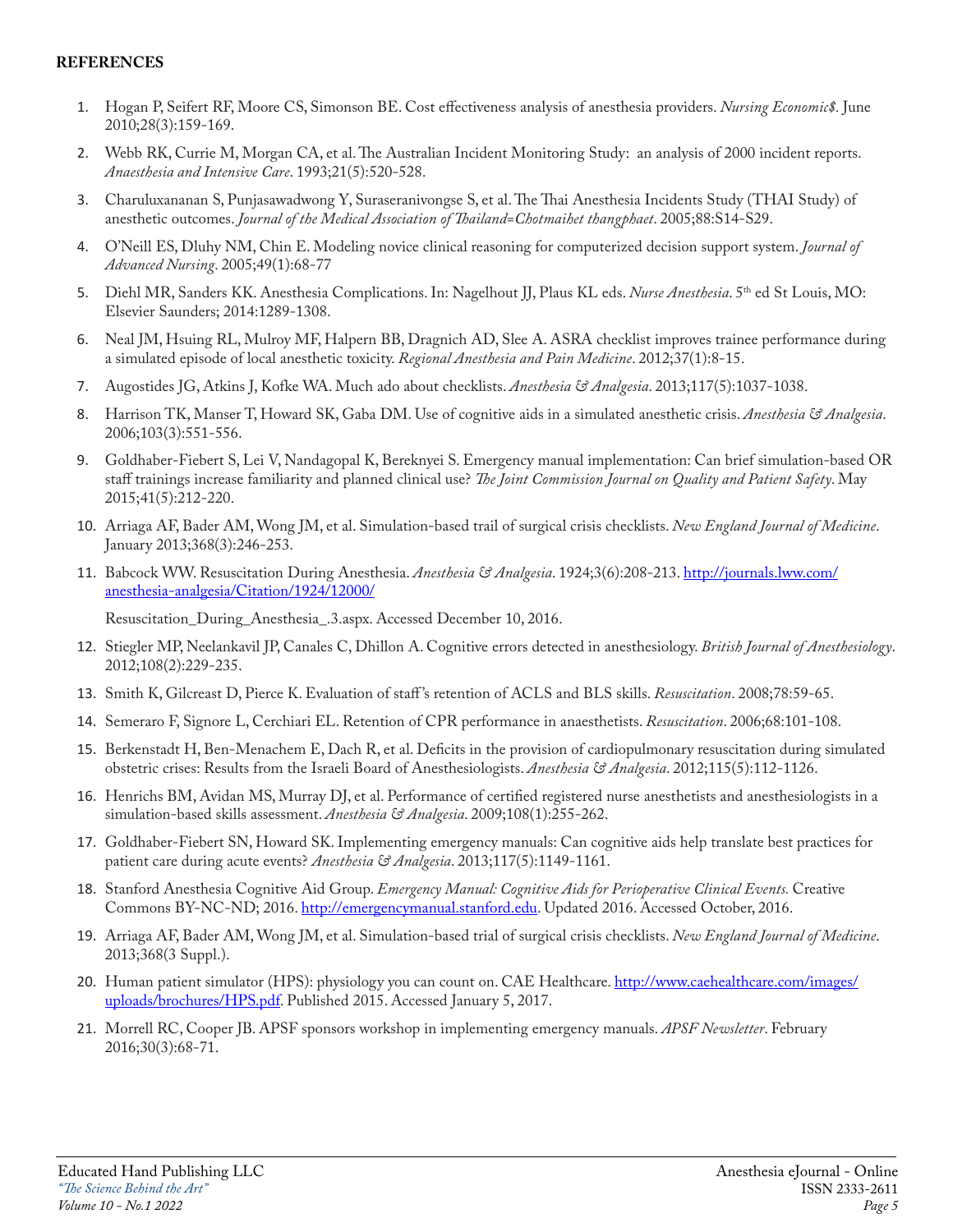Figure 1. Percentage of Key Tasks Completed During Simulated Critical Event Scenarios Before and After EM Training.